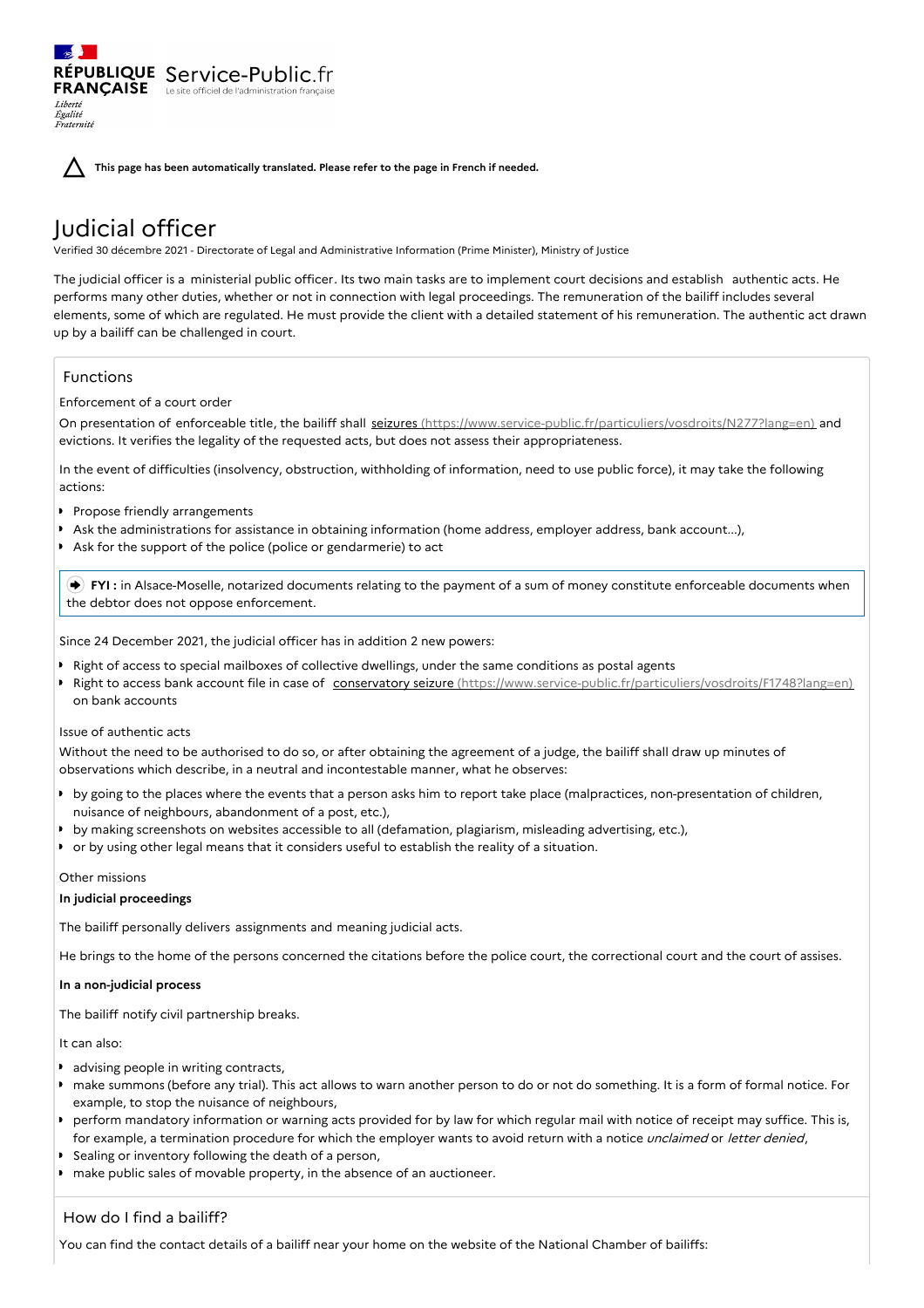#### Who shall I contact

Iudicial officer E [\(https://cnhj.huissier-justice.fr/Annuaire.aspx\)](https://cnhj.huissier-justice.fr/Annuaire.aspx)

## Cost

The remuneration of a bailiff is regulated. It is broken down into different sums, which vary according to the type of acts performed, according to the value of the property or the amounts involved, and sometimes according to the chosen bailiff.

Some people get discounts (legal aid [\(https://www.service-public.fr/particuliers/vosdroits/F18074?lang=en](https://www.service-public.fr/particuliers/vosdroits/F18074?lang=en)[\),](https://www.service-public.fr/particuliers/vosdroits/N99?lang=en) overhang [\(https://www.service-public.fr/particuliers/vosdroits/N99?lang=en\),](https://www.service-public.fr/particuliers/vosdroits/N326?lang=en) expropriation (https://www.servicepublic.fr/particuliers/vosdroits/N326?lang=en)).

It is possible to ask the bailiff for a detailed account of the sums he claims [\(https://www.service-public.fr/particuliers/vosdroits/R50950?](https://www.service-public.fr/particuliers/vosdroits/R50950?lang=en) lang=en).

#### **FYI**: a receipt is issued for the cash payment.

#### Emoluments

Remuneration shall correspond to the remuneration of information acts provided for by law and implementing acts.

They are calculated by the bill:

- of **codified fixed rights** : the rates depend on the deed performed and are multiplied by a coefficient in case of pecuniary obligation (0.5 for rights between €0 and €128, 1 for rights between €128 and €1280 and 2 for rights beyond €1280)
- of **proportional rights** also collection or collection, which establish a form of interest on sums recovered (between 4.25 and 550 for debtor, and between €21.28 and €5,540 for creditor)
- of **right to sue** received on the occasion of<sup>to</sup> act of a debt recovery procedure and varying between 4.29 and 268.13, depending on the amount of money involved
- and **case management fees** not exceeding 32.74 for the same case.

#### Fees

The fees correspond to the remuneration of councils, summonses and statements (other than statements of rental premises, which are subject to emoluments). They are freely fixed between the bailiff and the applicant, before the acts concerned are carried out.

#### Disbursements

The disbursements cover incidental expenses paid in advance by the bailiff, for which he requests reimbursement. These include tax, postage, remuneration or compensation rights of persons whose presence or intervention has been requested, etc.

Value added tax (VAT), and a specific flat tax, of an amount of €14.89, shall also form part of the disbursements.

Travel

The judicial officer shall receive for each act served an allowance for transport costs fixed at €7.67.

Electronic acts

The bailiff shall collect, for each act performed exclusively by electronic means, €8.80.

## Payment

The payer is the person who requests the deed, unless:

- a law or a judgement indicates that the costs of the bailiff for this act are shared or borne by another person,
- the act was made absolutely necessary by the objective bad faith of a person whose debt is owed to the applicant (in which case, that person must pay).

 **Please note :** the bailiff may claim (refundable) provisions from his clients before the performance of the acts, and may deduct from the sums recovered from a debtor the expenses of his acts.

## Challenge of an act

If the act is directly related to an ongoing trial, the challenge must be brought before the court dealing with the case.

In other cases, the challenge must be brought by assignment before enforcement judge.

#### Statute and miscellaneous references

- Code of Civil Procedure: Articles 49 to 52 **d** (https://www.legifrance.gouv.fr/affichCode.do? [idSectionTA=LEGISCTA000006135863&cidTexte=LEGITEXT000006070716\)](https://www.legifrance.gouv.fr/affichCode.do?idSectionTA=LEGISCTA000006135863&cidTexte=LEGITEXT000006070716) Fee, disbursement, fees
- Code of Civil Procedure: Articles 704 to 718 <sup>d</sup> (http://legifrance.gouv.fr/affichCode.do? [idSectionTA=LEGISCTA000006135904&cidTexte=LEGITEXT000006070716\)](http://legifrance.gouv.fr/affichCode.do?idSectionTA=LEGISCTA000006135904&cidTexte=LEGITEXT000006070716)